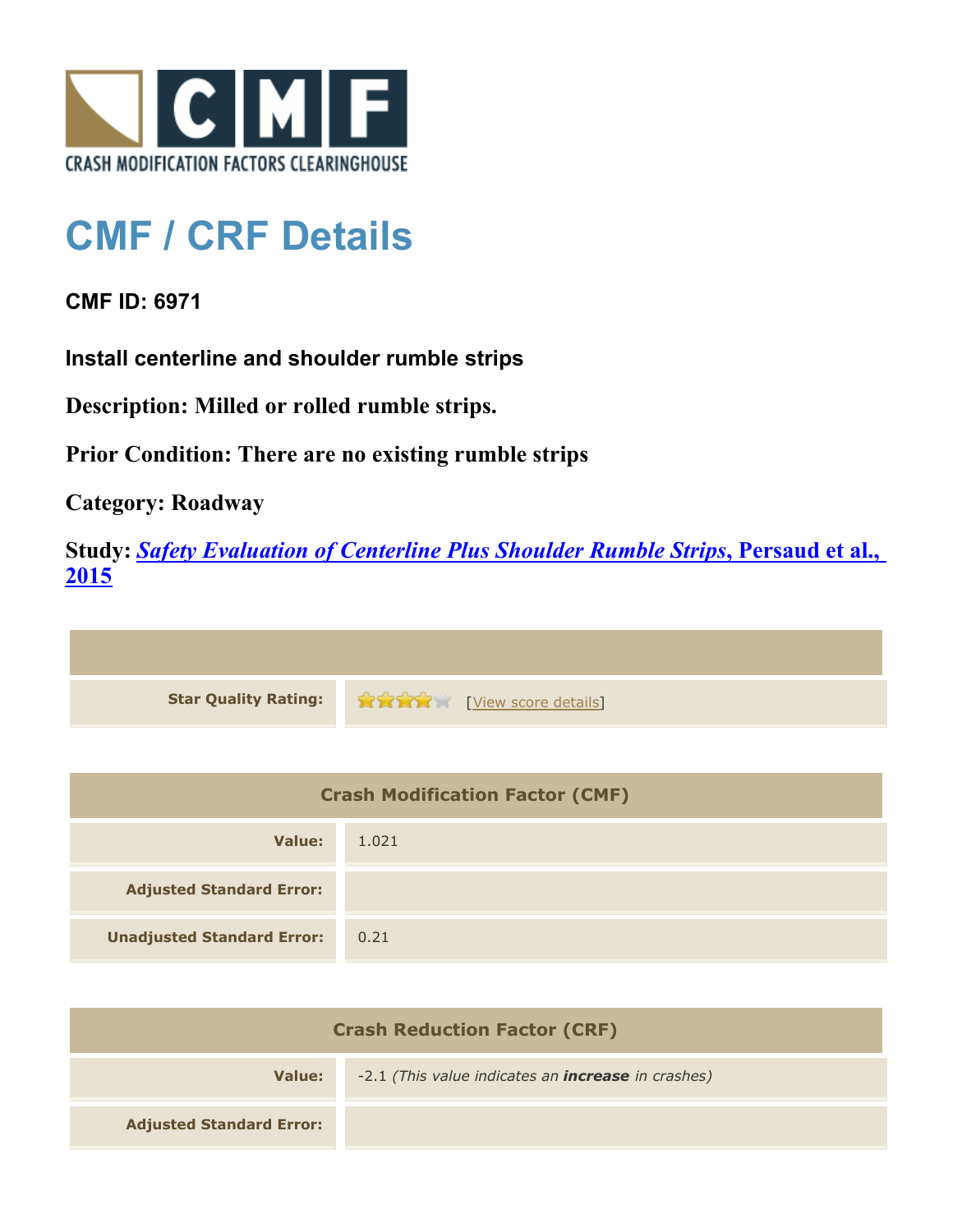| <b>Applicability</b>       |                                                  |
|----------------------------|--------------------------------------------------|
| <b>Crash Type:</b>         | Head on                                          |
| <b>Crash Severity:</b>     | All                                              |
| <b>Roadway Types:</b>      | Not specified                                    |
| <b>Number of Lanes:</b>    | $\overline{2}$                                   |
| <b>Road Division Type:</b> | Undivided                                        |
| <b>Speed Limit:</b>        |                                                  |
| <b>Area Type:</b>          | Rural                                            |
| <b>Traffic Volume:</b>     | 782 to 25796 Annual Average Daily Traffic (AADT) |
| <b>Time of Day:</b>        | All                                              |

## *If countermeasure is intersection-based*

| <b>Intersection Type:</b>         |  |
|-----------------------------------|--|
| <b>Intersection Geometry:</b>     |  |
| <b>Traffic Control:</b>           |  |
| <b>Major Road Traffic Volume:</b> |  |
| <b>Minor Road Traffic Volume:</b> |  |

| <b>Development Details</b>      |           |
|---------------------------------|-----------|
| <b>Date Range of Data Used:</b> |           |
| <b>Municipality:</b>            |           |
| State:                          | <b>PA</b> |